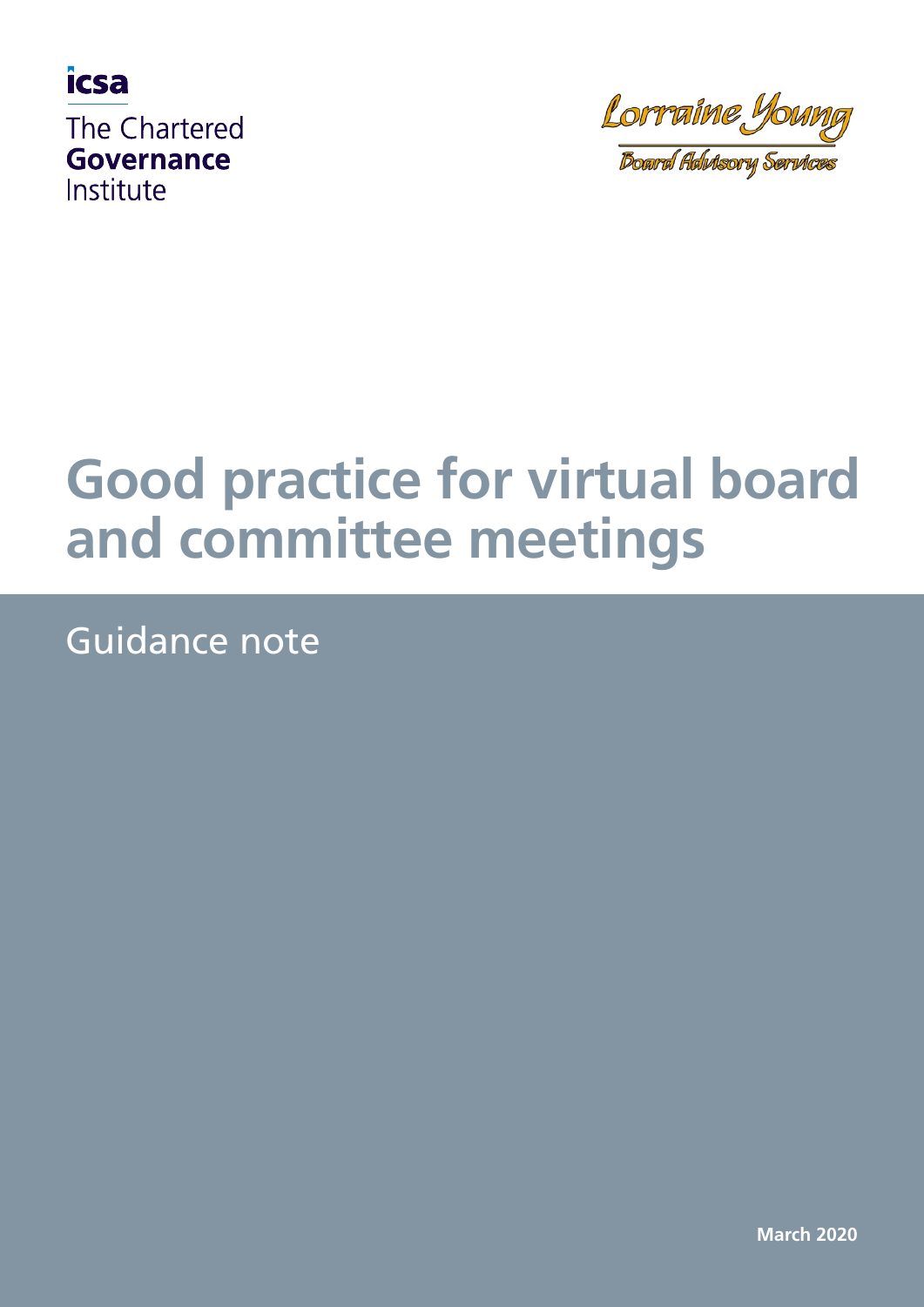This guidance note gives a brief overview of the legal and practical issues for virtual board and committee meetings. It does not constitute legal advice.

Key points are:

- The choice of the right communication channel is vital if the technology does not work well the meeting will be harder to run, will likely last for longer than is optimal and will be less effective. An audio call or telephone conference will be less risky but a video conference is more engaging if you can get it to work well.
- **• Virtual meetings need to be well structured and avoid unnecessary complexity** It is entirely possible to hold an effective meeting by virtual means. However, it should be structured more simply than a face to face meeting and should recognise the constraints of technology. If necessary, the board has alternative ways to make decisions – see Section 6.
- **• Preparation is key** see Section 2.
- **• The Chair will need additional techniques to run an orderly meeting**, allowing adequate debate and obtaining the sense of the meeting – see Appendix 1.
- **• "Ground rules" for participants should be circulated to all those joining the meeting** in good time beforehand – see Appendix 4.
- **• Clear instructions on accessing the meeting system or app are essential**  Not all participants will be familiar with the technology. Give everyone clear instructions in advance about how to access and use the meeting app and offer individual practice calls if necessary.
- **• Good boardroom practices are even more necessary** for virtual meetings than for face to face.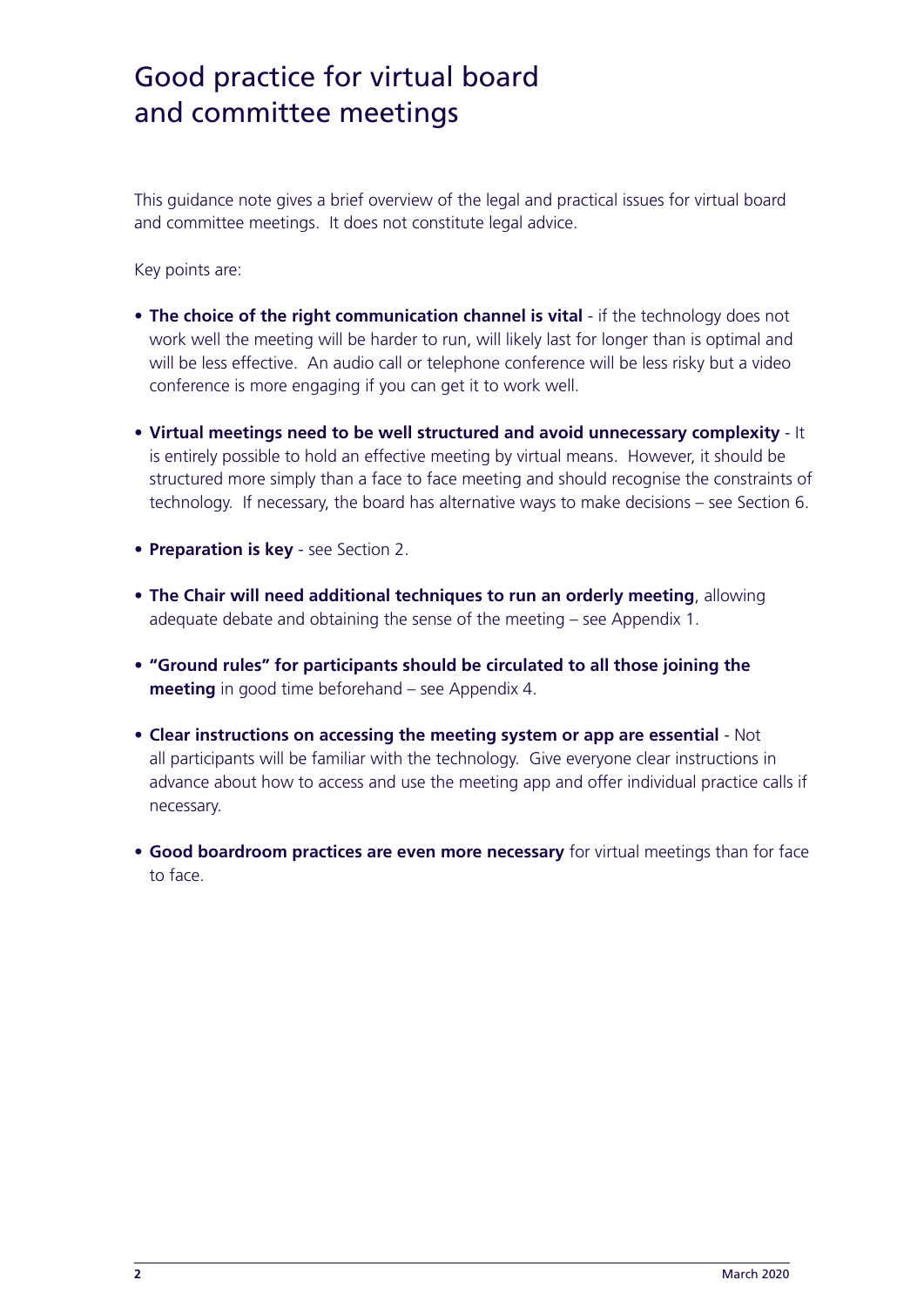### **Contents**

| 1. Initial considerations<br>1.1 Choice of platform<br>1.2 Validity                                                                                                                                        | 4<br>4<br>$\overline{4}$                                  |
|------------------------------------------------------------------------------------------------------------------------------------------------------------------------------------------------------------|-----------------------------------------------------------|
| 2. Before the meeting<br>2.1 Setting up the meeting or call<br>2.2 Supporting the Chair                                                                                                                    | 4<br>$\overline{4}$<br>5                                  |
| 3. During the meeting<br>3.1 Absence<br>3.2 Attendance<br>3.3 Quorum<br>3.4 Papers<br>3.5 Communication<br>3.6 Chairing                                                                                    | 5<br>5<br>6<br>6<br>6<br>$\overline{7}$<br>$\overline{7}$ |
| <b>4. Technical considerations</b>                                                                                                                                                                         | 8                                                         |
| 5. After the meeting                                                                                                                                                                                       | 9                                                         |
| <b>6. Alternatives to meetings</b><br>6.1 Written resolutions<br>6.2 Email "meetings"<br>6.3 Delegation to a committee<br>6.4 Subsequent ratification                                                      | 9<br>9<br>9<br>10 <sup>°</sup><br>10                      |
| <b>Appendices</b><br>1. Notes for the Chair<br>2. Notes for the Company Secretary<br>3. Notes for presenters<br>4. Suggested "ground rules" for participants<br>5. Comparison of virtual meeting providers | 11<br>11<br>13<br>14<br>15 <sub>1</sub><br>17             |

#### **Acknowledgement**

This guidance note has been prepared with the assistance of Lorraine Young Board Advisory Services and a working group comprising members of The Chartered Governance Institute.

If you have any feedback on the content of these resources, or additional questions that you'd like to discuss, please contact the ICSA information centre: **020 7612 7035** | **informationcentre@icsa.org.uk**

© The Chartered Governance Institute, 2020

The information given in this report is provided in good faith with the intention of furthering the understanding of the subject matter. While we believe the information to be accurate at the time of publication, ICSA and its staff cannot, however, accept any liability for any loss or damage occasioned by any person or organisation acting or refraining from action as a result of any views expressed therein. If the reader has any specific doubts or concerns about the subject matter they are advised to seek legal advice based on the circumstances of their own situation.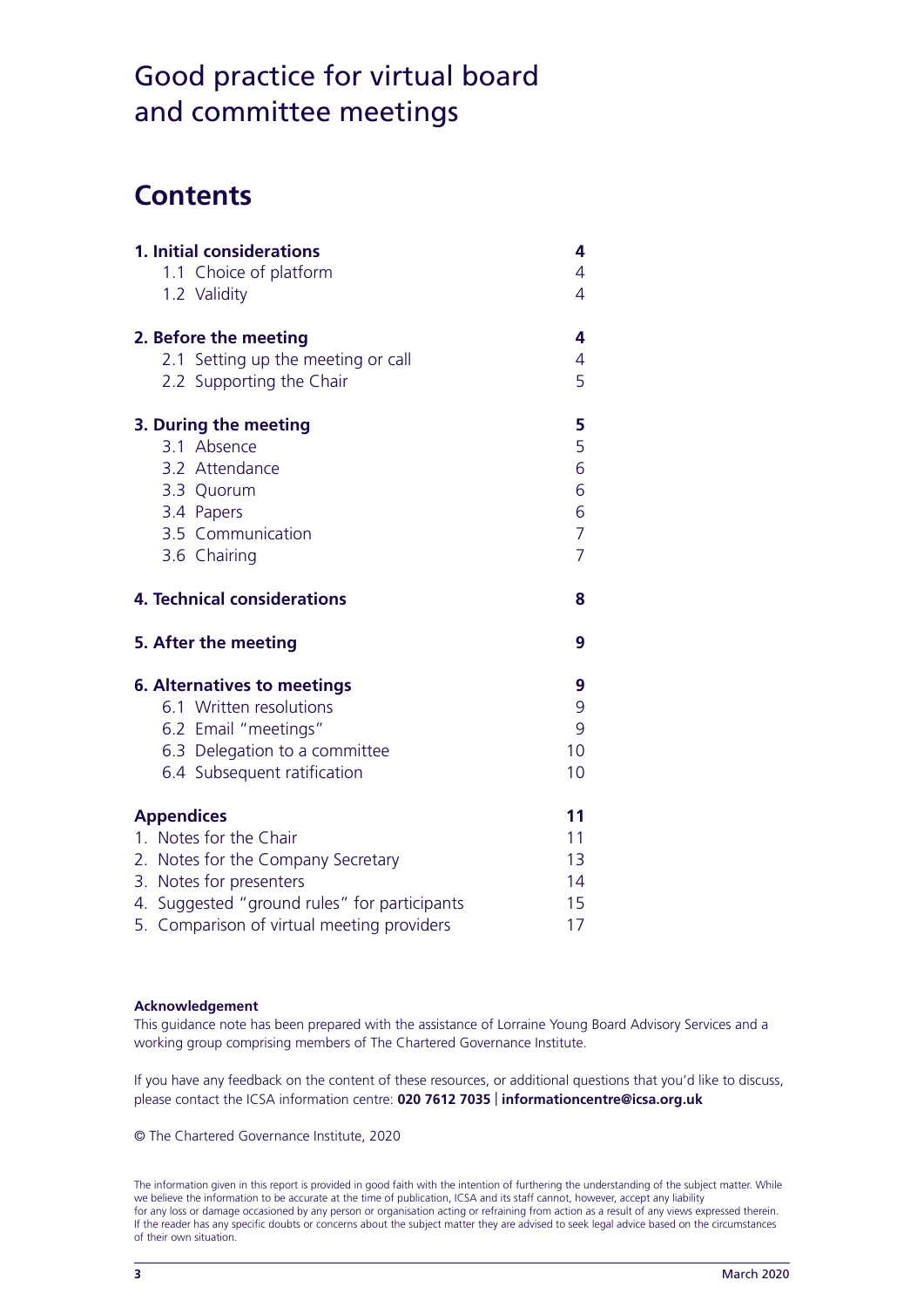### **1. Initial considerations**

#### **1.1 Choice of platform**

Most boards are used to holding meetings by telephone conference call, usually to deal with urgent items of business which arise between scheduled meetings. It is also possible to use a virtual meeting application or app (see Appendix 5). There are other ways to effect board decisions without holding a meeting and the pros and cons of these are covered in Section 6.

#### **1.2 Validity**

The Companies Act 2006 generally facilitates e-communications. You should also check the articles of association for any provisions on telephone or video conferencing.

### **2. Before the meeting**

There are a number of practical matters to attend to before the meeting.

#### **2.1 Setting up the meeting or call**

The call or virtual meeting needs to be set up and invites sent out. Helpful tips are:

- **• Schedule shorter meetings and include breaks** People's attention span is shorter on the phone or an app than in person. If some people only join for specific items, try to arrange these straight after a break to minimise disruption.
- **• Take account of different time zones** If participants are in different time zones, ensure the correct time is shown on invitations and agendas. If necessary, make the start time in each location clear on the agenda - the iPhone clock app has a world clock function.
- **• Circulate the link and dial in details for the meeting** on the meeting invitation, on the agenda and by email. You could also circulate them again an hour before the meeting, so they are easily to hand.
- **• The Company Secretary (or their designate) should act as host** They should also have all of the access codes/PINs to hand and should open the call 10-15 minutes before the start time to allow a prompt start and deal with any issues with the technology.
- **• Issue clear joining and conduct instructions** Ensure everyone has clear instructions about how to join the meeting and use the key features of the app (such as muting and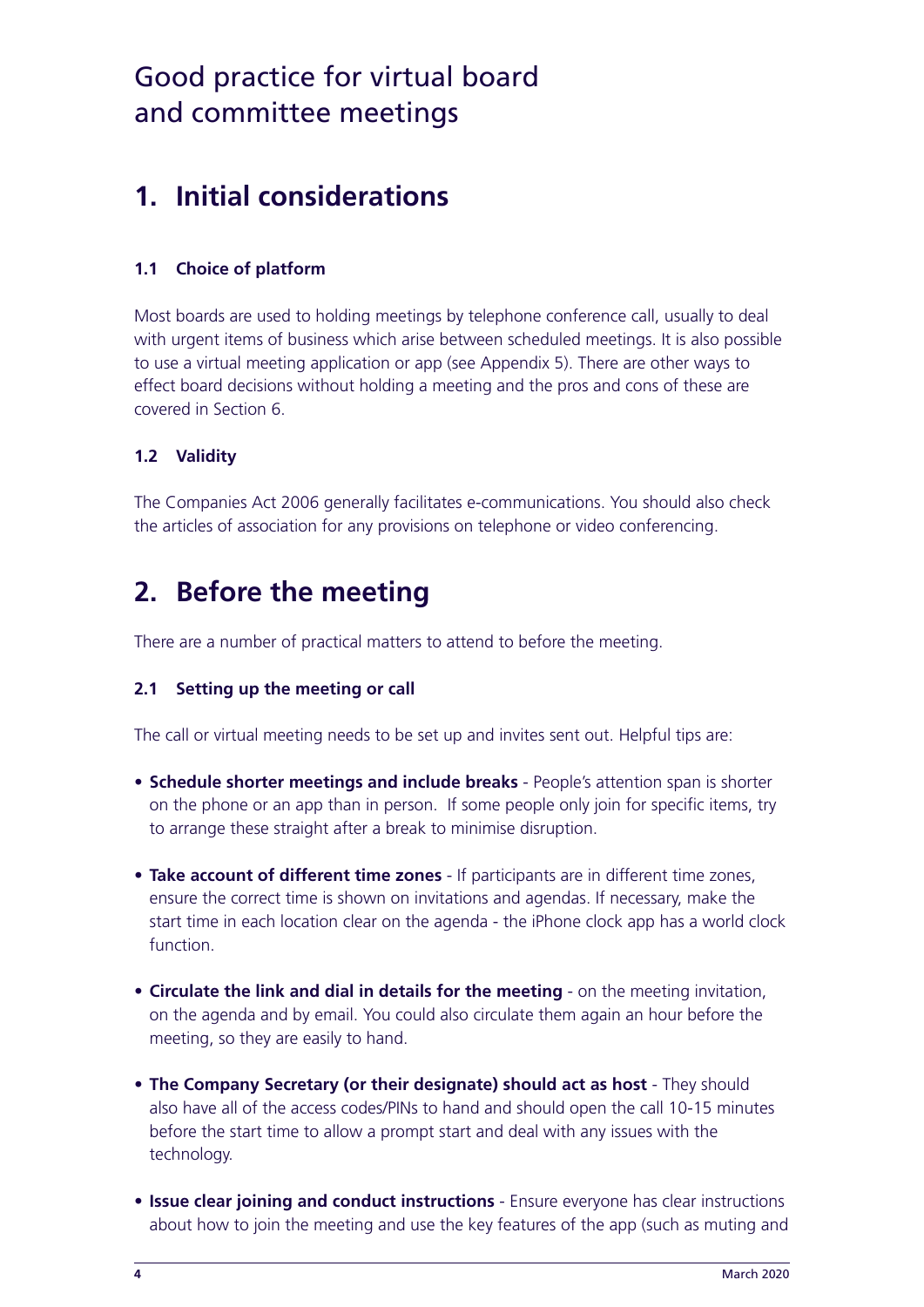unmuting their microphone) and offer them a practice run. The platform you are using may allow you to mute individual lines and you should know how to do this if needed.

- **• Offer dial-in numbers with freephone and local call rate numbers** Make clear which number to use from mobile phones to avoid heavy network charges. If using an app, explain that the dial in numbers should be used as a backup if there are issues with the technology.
- **• Review start times** Recent experience has shown that there may be issues with starting calls at peak times, due to bandwidth limitations. Consider scheduling meetings just before or just after the hour or half hour – for example have a start time of 9:50 or 10:10 rather than 10:00.
- **• Use audio-only calls for large meetings** Video links may impair connectivity, and for large meetings it may be impractical to have everyone present by video.
- **• Have IT support on standby** so they are immediately available if there is a problem.

#### **2.2 Supporting the Chair**

- **• Communication** Agree with the Chair beforehand how you will communicate with each other during the meeting if you need to. Text messaging will probably be the quickest and most reliable means.
- **• Attenders** Make sure you and the Chair have a list of all those due to attend the meeting so that either or both of you can check who is on the call.
- **• Use a timed agenda** and give presenters an approximate time when they will be asked to join the meeting. They should not join early and it is best to message them when you are ready for them to join. To ensure confidentiality, if the technology permits, ask them to wait in the "virtual lobby" until needed.
- **• Outcomes** Make sure it is clear what the board is being asked to do for each agenda item.

### **3. During the meeting**

#### **3.1 Absence**

Any apologies for absence should be recorded. If anyone is unable to attend the Chair should speak to them before the meeting to get their views, answer any questions and to pass on any comments they may have at the meeting. The Chair or Company Secretary should also contact them after the meeting to advise them of the outcome. If they are too unwell to provide any input beforehand, the meeting can still go ahead validly, provided it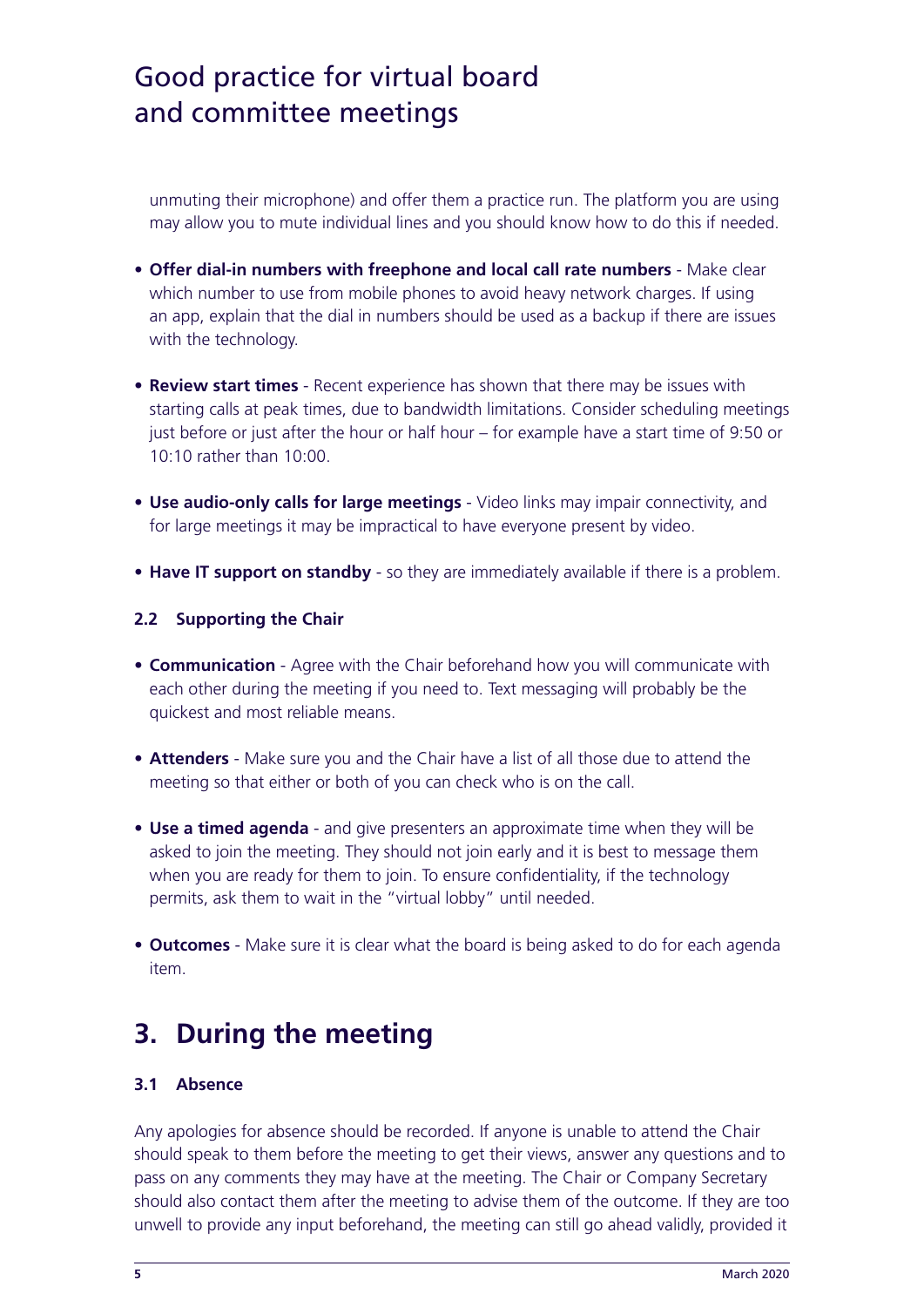is quorate. Follow-up can then be done once they have sufficiently recovered.

If the Chair is indisposed, someone else will need to take on this role – see 3.5 below.

#### **3.2 Attendance**

The virtual meeting app may allow the person hosting the meeting (and other participants) to see who is present at the meeting, when they leave and others join, and who is speaking. It may also be possible to message other participants within the app and to mute lines if needed.

If such a facility is not available to everyone the Chair or the Company Secretary should to do a roll call at the start, to ensure everyone is present. They should also request that participants advise if they have to leave the call (this could be by messaging the Company Secretary to avoid disrupting the meeting).

Everyone should attend the meeting from a quiet place, to avoid distraction, and should be on mute unless speaking.

At the end of the meeting (under "Any Other Business") the Chair should ask participants by name if they have any other matters to raise. This also allows the Company Secretary to check if everyone is still on the call.

#### **3.3 Quorum**

If the above process is followed, it should be possible to ensure a quorum is present on the call at all times. If the meeting is not quorate it should be adjourned and reconvened when everyone can be present.

#### **3.4 Papers**

- **• Portals, PDFs and security**  If everyone is having to work from home it may not be possible to send out paper packs. Many boards already use electronic board portals or email board packs in pdf form to directors. Board portals are relatively secure but if papers are circulated by email, there are risks with using (usually nonexecutive) directors' personal email addresses if they are not linked to secure domains. Alternatives could be to allocate the directors a company email address - but make sure that they can access this easily – offer assistance if required. If possible, papers emailed to directors should be password-protected and the password notified separately.
- **• Agenda** suggest to participants (and particularly the Chair) that they print off the agenda for the meeting so that they can follow it easily. If the board pack is in pdf format, the agenda should include page numbers for each item for quick reference.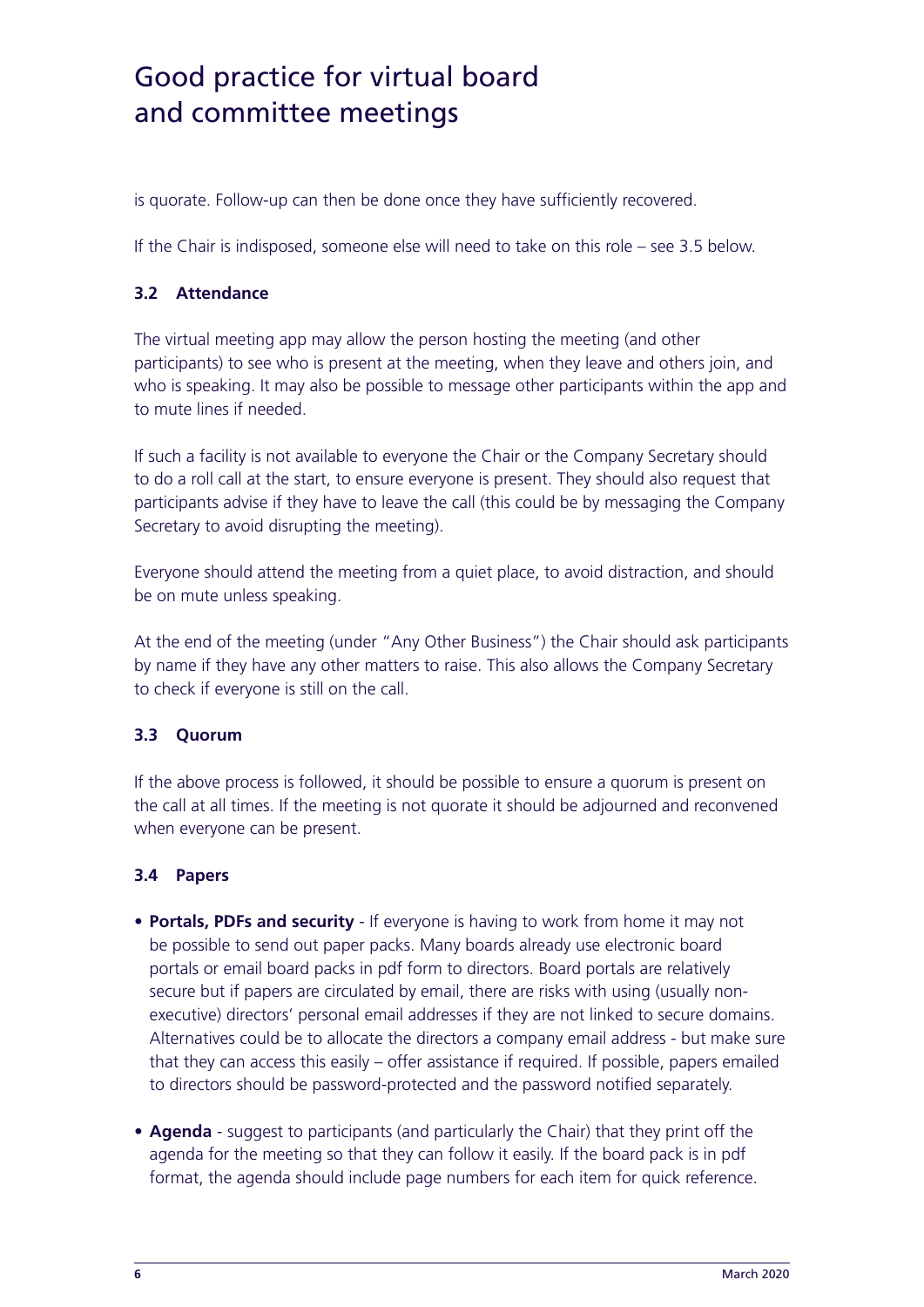**• Screen sharing** - Some of the virtual meeting apps allow documents to be shared on screen during the call to ensure that everyone is on the same page (or slide). If this facility is not used, the presenter should indicate which slide or page number they are on as they move through their presentation.

#### **3.5 Communication**

- **• Communication between participants during a meeting** some virtual meeting apps have a messaging facility which participants can use to indicate to the Chair that they wish to speak on an item and with which the Chair can acknowledge this wish. This messaging may not be private, it may be visible to all on the call. Everyone should be given instructions about how to use this facility and told who can view their messages.
- **• Private communication during a meeting** private messaging may be available within the app but if not, then text messaging is probably the quickest and most reliable system. Whichever option you choose, make sure you agree with the Chair beforehand how you will communicate with each other during the meeting.

#### **3.6 Chairing**

- **• Alternate Chair** If the Chair is unable to attend the meeting due to illness or other reason, the articles will normally provide that the directors choose one of their number to chair. You may wish to arrange this in advance of the meeting. The Company Secretary should provide advice and guidance as needed to the alternate chair, particularly if they are less experienced in the role.
- **• The role of the Chair** This is to run the meeting, ensure a good debate, obtain the view of the meeting and reach a decision (if one is required). Allowing everyone to have their say and facilitating an effective debate can be challenging when the meeting is being held over the phone or internet.
- **• Ground rules** You should circulate ground rules for participants (see Appendix 4). There is a risk of people talking over one another and/or accidentally interrupting and people not speaking at all. It is of primary importance during board calls and virtual meetings for participants to defer to the Chair and for the Chair to be proactive in leading and managing the meeting, assisted by the Company Secretary.

#### **• Meeting management**

• The Chair needs to be exceptionally clear about leading the meeting through the agenda and handing over to each presenter. Even if there is a video link there will not be the normal lines of sight and for a telephone conference call it can be even harder for participants to keep track of what is going on.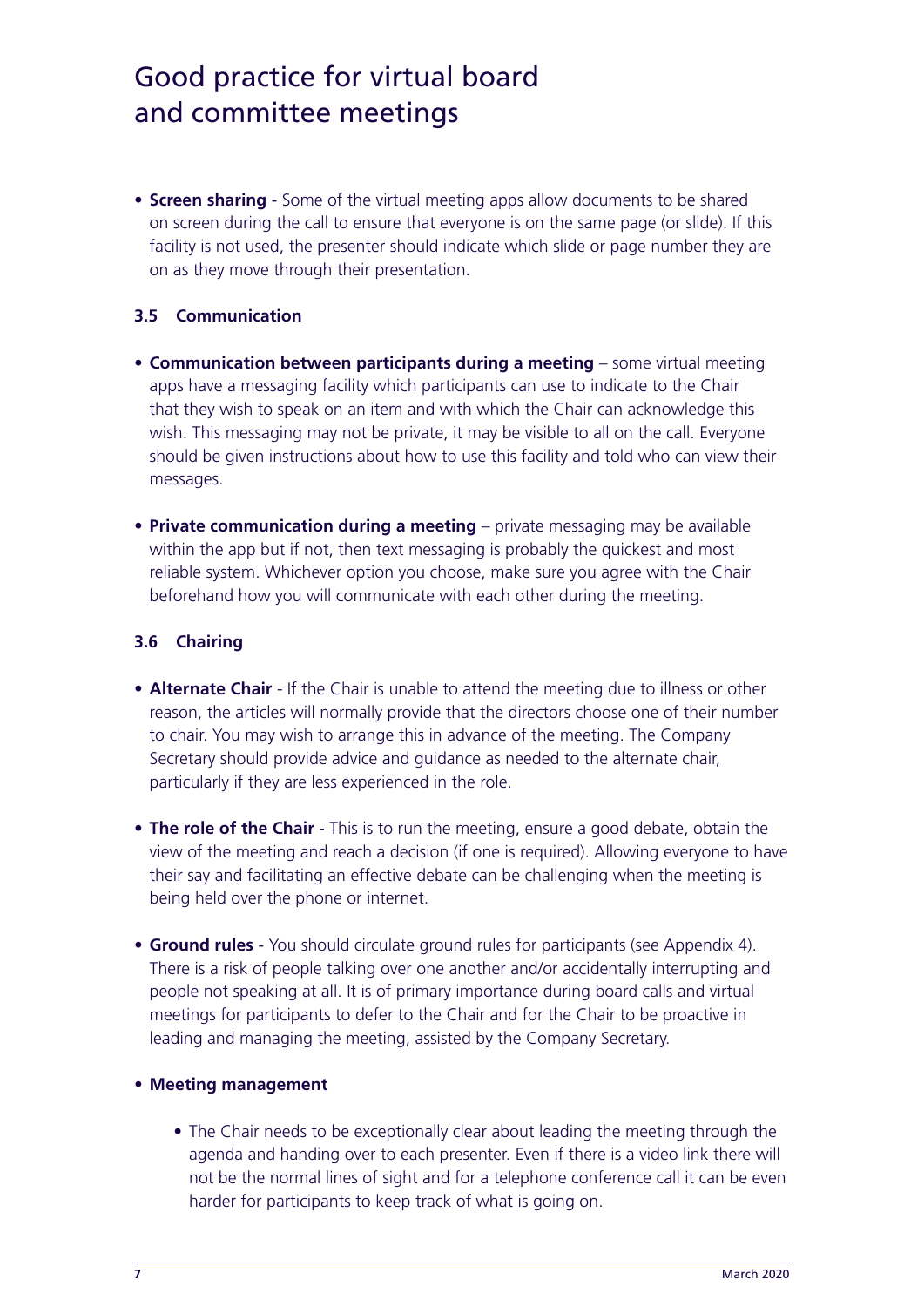- Words may have to replace what would normally be obvious when the meeting is held face to face.
- Presenters should be clear about when they have completed their slot.
- The Chair should invite questions at the end, rather than during the presentation.
- For each item, the Chair may wish to ask that directors indicate if they would like to speak on the item. They can then be invited to speak in turn to allow orderly debate.
- Before moving on to the decision making, the Chair should ensure everyone has had the chance to comment or ask their question, by checking if there are any further questions, maybe inviting individual participants to comment if they have not already done so.
- **• Clarity of decision making** Board papers should indicate whether a decision is required or if the item is for noting/information only. The Chair should determine the sense of the meeting by asking everyone to indicate their support or if the matter is not thought to be contentious, they could ask for any indications of dissent. The usual nods or show of hands will need to be replaced by spoken assent (or dissent). Some virtual meeting apps may have a facility for an electronic voting process if a formal vote is needed.

At the end of the item, the Chair should state clearly what the board has just decided/ noted. If the Chair does not do so and the minute taker is unsure of what has been agreed, they must ask at that point before the meeting moves to the next item.

If there is no consensus, then as with a physical meeting it is up to the Chair to determine the best course of action, which might be for the executive to return to the next meeting with more information or an updated proposal or for the item to be deferred for a longer period of time, or dropped entirely.

### **4. Technical considerations**

- **• Audio is more reliable than video** A fast and stable internet connection is required for virtual meeting apps, or the meeting could be disrupted. If there are issues with internet connectivity or if the directors are not familiar with the technology, an audio call may be better than a video conference. However, video conferences are more engaging.
- **• Participants may need two screens for video** For video calls, participants may require more than one screen or device - one for reading their papers and another for any video input from the call/messaging functions and so on. If this is not easy to achieve, then an audio call/telephone conference may be a better option.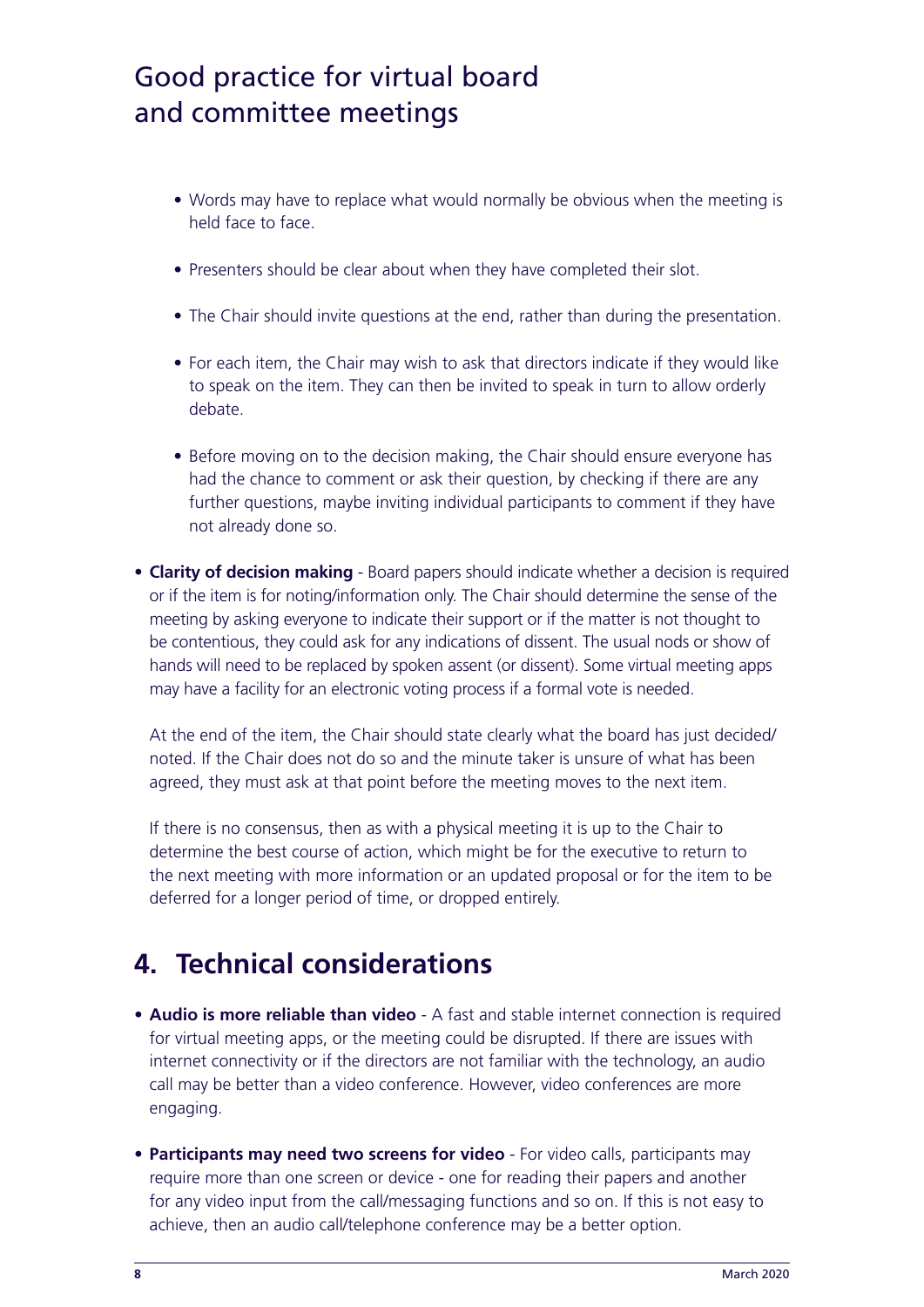- **• Running the technology** The Company Secretary should run the technical aspects of the call, rather than the Chair. If the meeting has a lot of participants, it may be better for the Company Secretary to appoint a designate to deal with any technical issues or to communicate with the directors and the Chair during the meeting.
- **• Minute the meeting as usual** don't record it Recording board and committee meetings is not generally recommended. Refer to the Chartered Governance Institute guidance on minute taking for more information.
- **• Have IT support on standby throughout the meeting** so that you can get prompt assistance with any technical issues.

### **5. After the meeting**

Ask for feedback and see what can be improved next time. Make sure you address any issues in good time before the next meeting. Update your ground rules if necessary.

### **6. Alternatives to meetings**

#### **6.1 Written resolutions**

If face to face meetings are not possible, the technology fails or is not practicable, most articles of association allow board decisions to be made by written resolution. This might be unanimous or by a particular majority of the board. The exact wording of the resolution can be circulated by email and agreement given by email under the e-communications provisions of the Companies Act 2006. It is not necessary for each director to print out the resolution, sign it and scan it back.

Any written resolution should still be recorded and if consent is by email then a copy of the email agreement from each director should be put in the minute book.

### **6.2 Email "meetings"**

This is not the same process as circulating a written resolution by email, described above. This would be where a proposal is circulated by email and people communicate their views over the email with an indication as to whether or not they support the proposal. This is not ideal since those participating cannot communicate to everyone else at the same time and there may be delays between the messages – in effect it is not a meeting. People may change their views as the "conversation" progresses and the end/decision point may not be clear.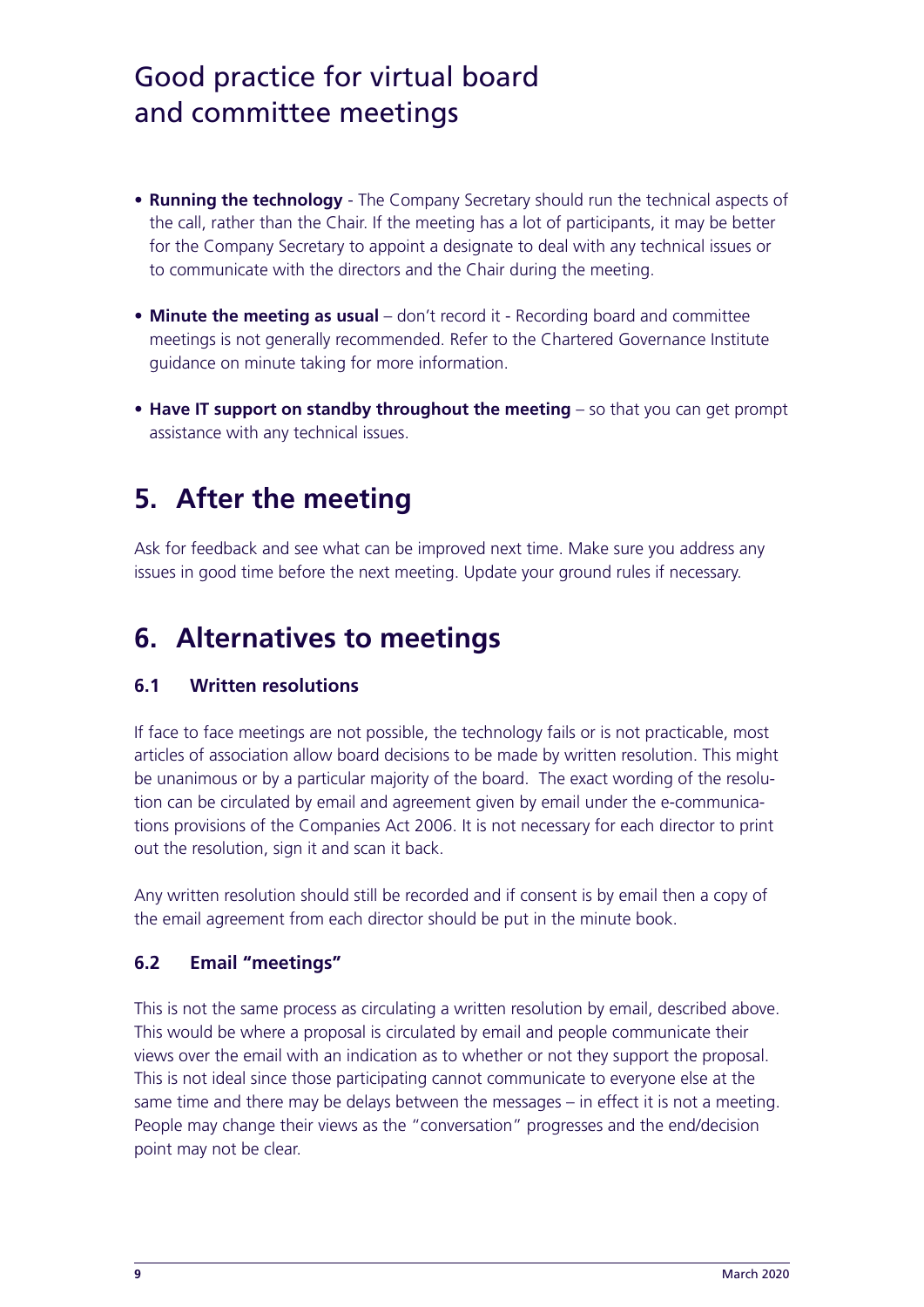If a matter requires discussion it should be discussed with the board all together at the same time. If the matter is more straightforward then the written resolution procedure can follow on from any proposal which is communicated by email.

#### **6.3 Delegation to a committee**

If it is impossible for the board to have a call or virtual meeting, then the matter could be delegated to a committee of any two or three directors. This delegation can be effected by the written resolution procedure outlined above.

It is better not to specify only named individuals as members of the committee, in case they are unable to participate. A safer option is to say (for example) "any two directors" and add in any preferences such as "at least one of whom must be a Non-Executive Director".

#### **6.4 Subsequent ratification**

This is where a decision is taken informally, with the intention that it is ratified at a future board meeting. This is not ideal as circumstances may change and some directors may change their mind about ratifying the original "decision". It is better to follow up any informal communication by following the written resolution procedure outlined above.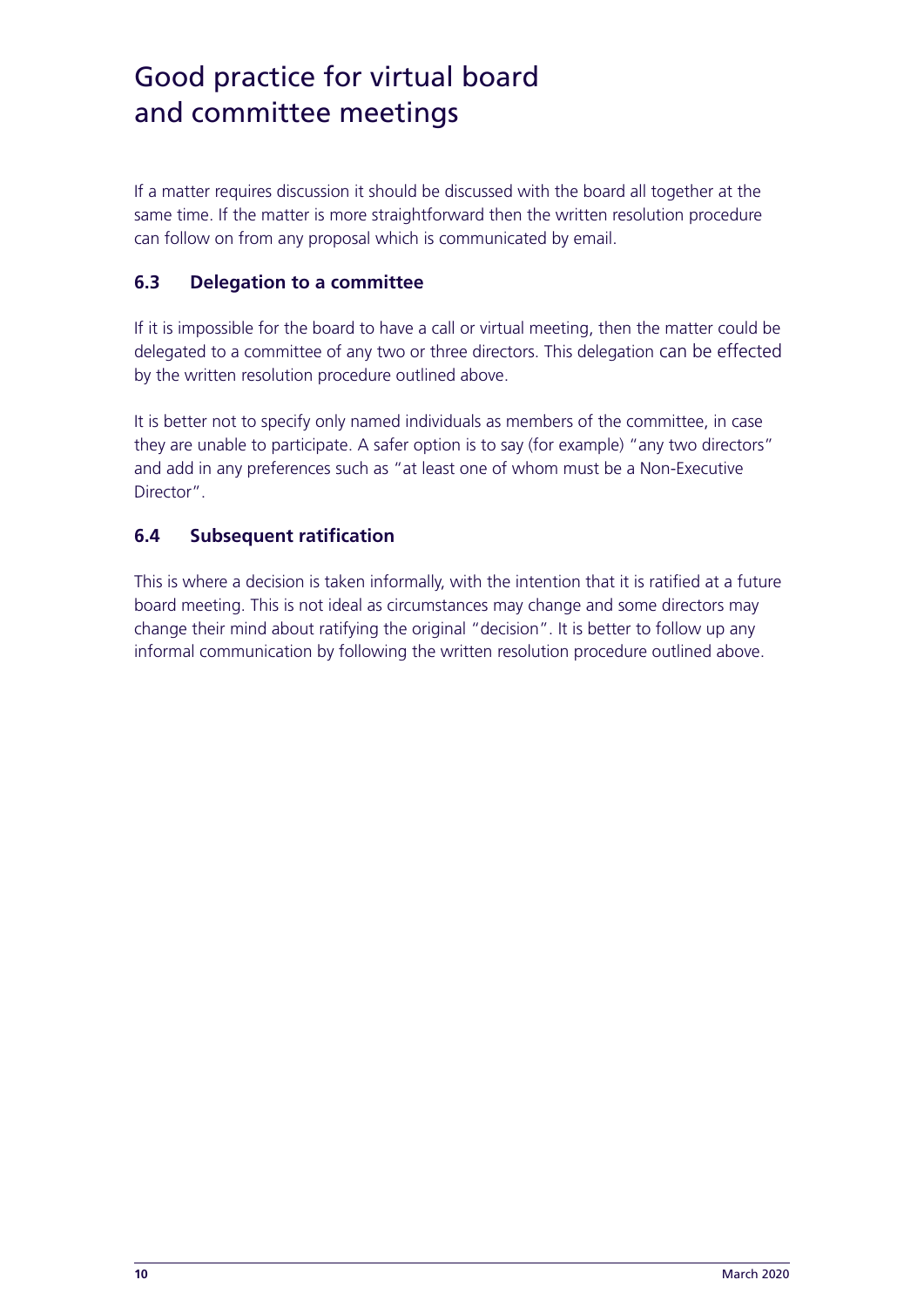### **Appendices**

- **1. Notes for the Chair**
- **2. Notes for the Company Secretary**
- **3. Notes for presenters**
- **4. Suggested "ground rules" for participants**
- **5. Comparison of virtual meeting providers**

### **Appendix 1 – Notes for the Chair**

Your role in leading a virtual meeting is ultimately the same as your role during a face to face meeting. However, the techniques needed to keep everyone engaged, allow a good debate and determine the view of the meeting on each item of business may be different to those which you use for a face to face meeting. The points below can assist with the smooth running of the meeting:

#### **Access arrangements**

- Make sure you have been given the correct dial in details and start time for your time zone, and any access codes or PINs.
- Check if you are the leader or host for the call and if you require any additional log in details in that capacity.

#### **Know the technology**

- Make sure you know how to use the technology and ask for assistance before the meeting if you are not familiar with the app being used.
- Make sure you have enough devices/screens to run the meeting and read the papers.
- Make the best use of the technology for example you may be able to see who is speaking, who is not on mute and so on. There may be a messaging facility so that participants can alert you to the fact that they wish to speak, or that you can use to ask someone to mute their microphone. Be aware that these messages may be visible to all participants in the meeting. If you need to message someone privately, then a text message is probably the quickest way.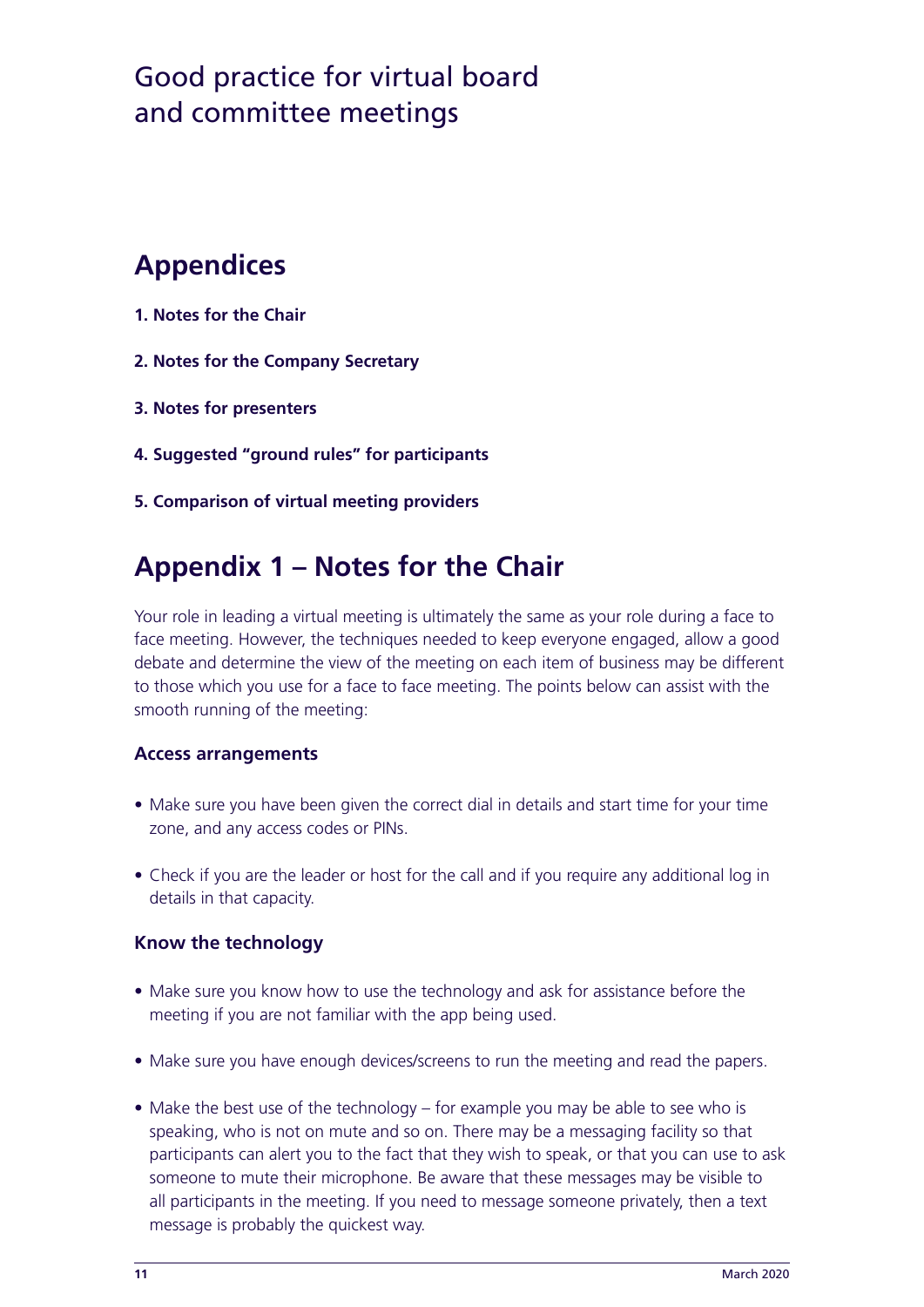#### **Meeting management**

- You may prefer that someone else hosts and controls the call so that you don't have to deal with that aspect of the technology as well. This could be done by the Company Secretary. You will both need to be clear before the meeting who is going to have that responsibility and for a larger or more complex meeting the Company Secretary may prefer to designate another person to do this, so that they can concentrate on providing advice and taking the minutes.
- Make sure you have a list of all those due to attend the meeting and when they will arrive and leave.
- Have a paper copy of the agenda to hand, particularly if you are having to host/control the call and refer to the rest of the board pack online.
- If you are the host or leader for the call, open the call 10-15 minutes before the start time to allow everyone to join in an orderly way, in case there are any issues.
- At the start of the call, welcome everyone and run a roll call/introduction or ask the Company Secretary to do this. This allows everyone to be aware of who is present.
- Be clear at the beginning about how long you expect the meeting to last and how you would like participants to communicate with you if they need to leave the meeting at any point before the end. For longer meetings it will be necessary to have an agreed break and it is suggested you should not run for more than 2 hours continually without one. This might be for 30 minutes (for example) or the meeting could be split into two parts.
- Be clear about which agenda item you are on at any one time.
- Invite questions at an appropriate time after any presentation. You may need to remind participants to mute and unmute their microphones. Ask participants to indicate to you if they wish to speak on the particular item and remind them of the need for clarity and brevity.
- Make sure everyone has had a chance to speak, by checking at the end of each item if anyone has any final points. If someone has not said anything you might ask them by name, to ensure they have not dropped off the call or assist them if they have not had a chance to speak.
- At the end of the item, sum up your understanding of the conclusion / decision reached and ensure this is the understanding of the board before you move on to the next item.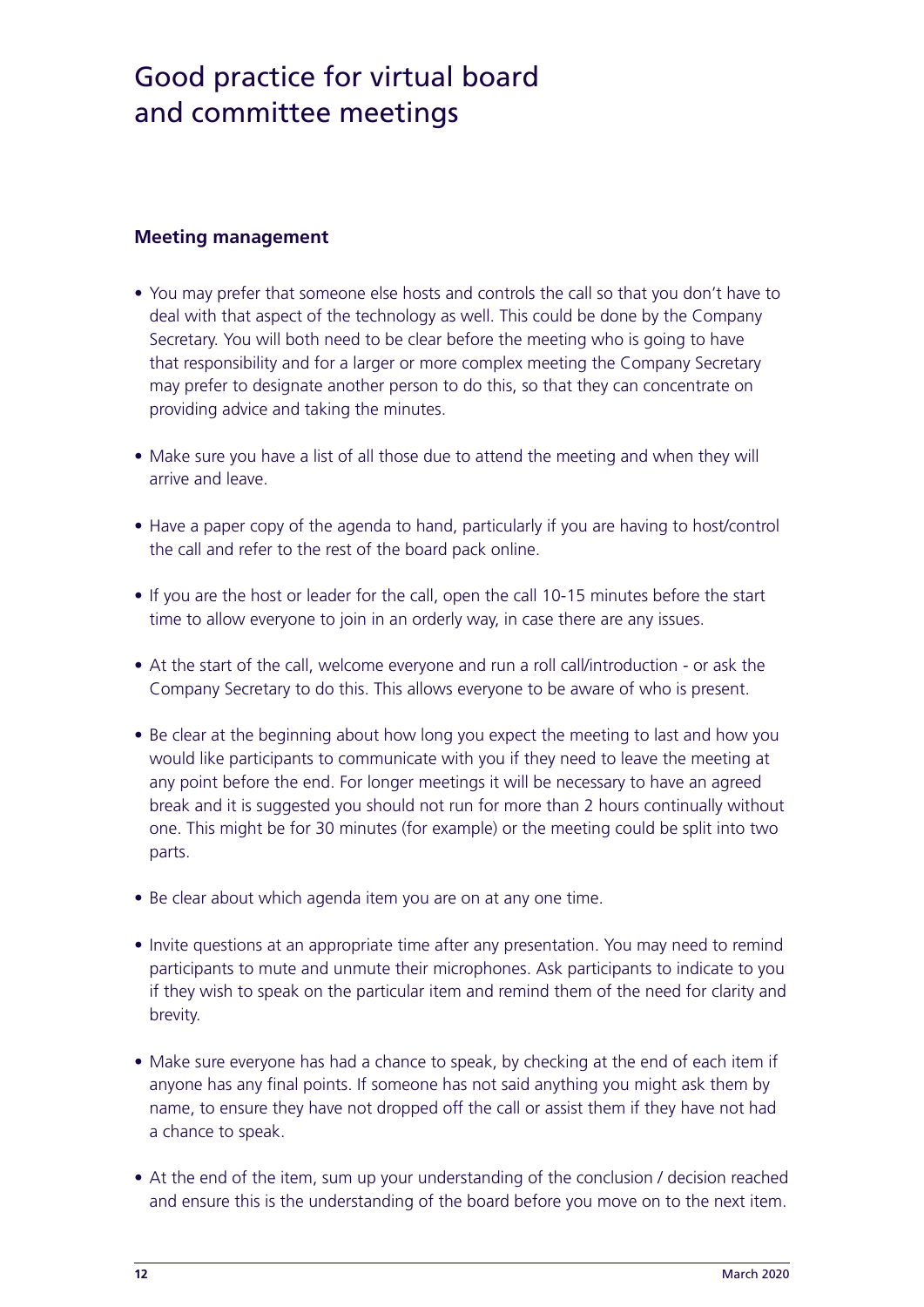- Remember to thank anyone who has presented to the meeting and indicate that they can leave the meeting. It can be easy to forget this if you can't see them.
- It will be particularly important to keep the discussion focussed and not to let people become distracted with unimportant peripheral points. You will need to control this firmly but diplomatically.
- It will be important to curtail the length of the meeting so that people remain engaged. Having a timed agenda can assist with this. If the business has not been finished within a reasonable timeframe and you feel participants are no longer concentrating it may be better to reconvene the meeting after a short break or at another time and date. For this reason, it will be key when planning the agenda to ensure the most urgent and important items are dealt with first, leaving those which are less so to the end of the meeting.

#### **Technical problems**

- If the call is disrupted by technical issues, such as poor audio or video quality due to a lack of good internet connectivity it may be necessary to call for a short adjournment of the meeting and change to a telephone conference instead. The virtual meeting app should provide suitable numbers for dialling in as well.
- If there is background noise, you may be able to privately message the person whose microphone is not on mute or you can make a general request for people to recheck that they are on mute. You may also be able to use the system to mute their line remotely. It is important for everyone to be able to hear each other.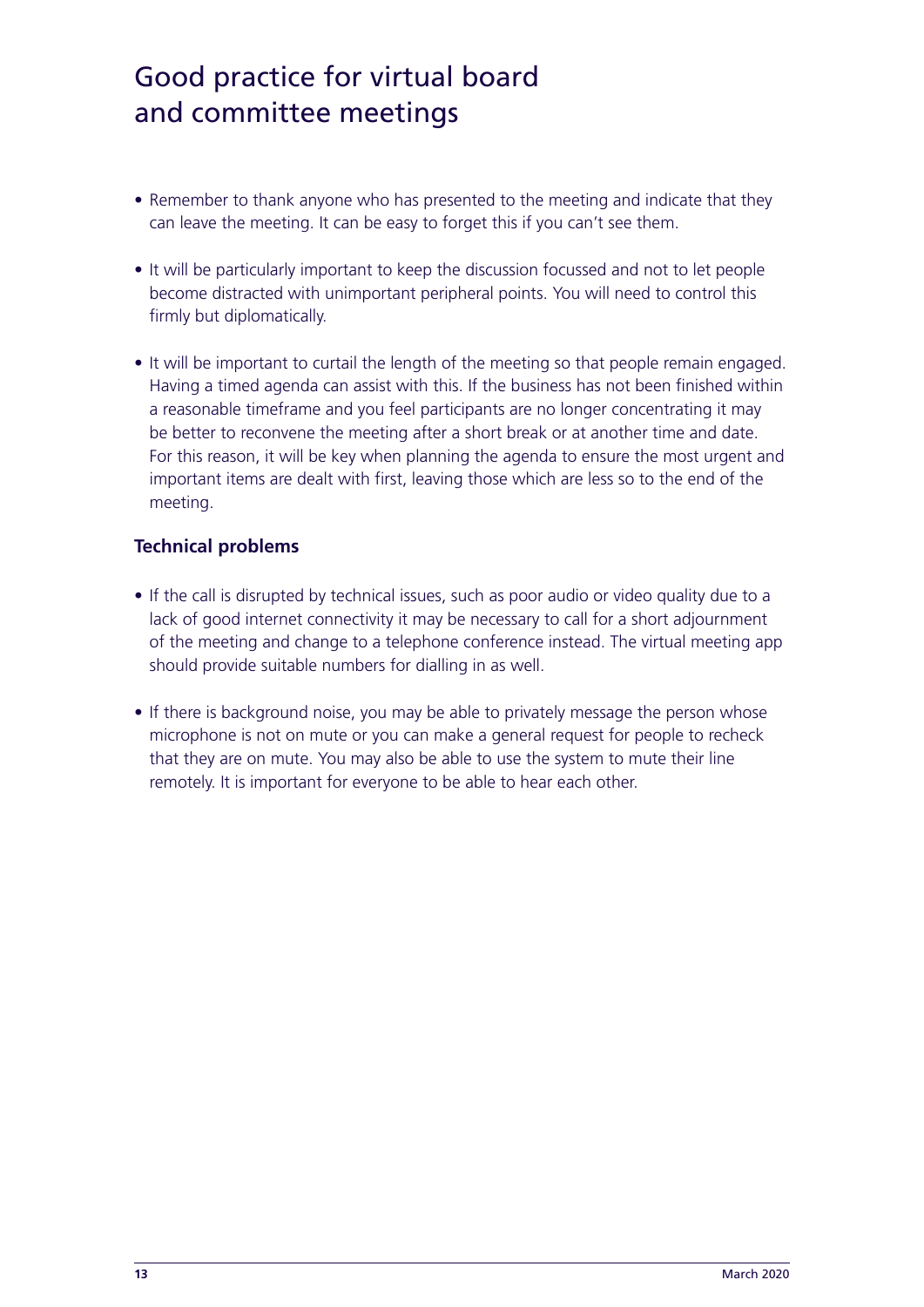### **Appendix 2 – Notes for the Company Secretary**

- Make sure everyone has the link to join the call or the login/dial in details as required plus any access codes and PINs.
- Agree with the Chair who will host and control the meeting. This may be you or someone you designate to do so, or it may be the Chair.
- Make sure everyone (including you) understands how to use the technology and offer practice sessions in advance if needed. In particular, ensure everyone knows how to mute and unmute their microphones and how to send a message if they need to.
- Have IT support on standby for the duration of the meeting to assist with any issues with the technology and make sure you have their mobile phone number.
- Check that each participant will have access to enough screens or devices to access the board pack and see any video input from the call if needed. It may be necessary to supply NEDs with devices/headsets and so on if they don't have their own. These could be on loan; it is not necessary for the company to gift them.
- Make sure presenters know how they will be told to dial in or join the meeting and message them at the appropriate time if it is your job to do so, or remind anyone else who should be doing that.
- Agree with the Chair beforehand how you will communicate with them during the meeting, if you need to. Text messaging may be the fastest and most reliable method.
- Agree the ground rules with the Chair and circulate them ahead of the meeting.
- Prepare a timed agenda. Agree with the Chair the optimum meeting length and bear in mind a virtual meeting may take longer than a face to face one run in the same way. Schedule in comfort breaks if appropriate.
- Make sure everyone has your mobile number so that they can text you if they need to during the meeting if there is no messaging system within the meeting app or if they have trouble using it.
- As well as taking notes during the meeting be aware of what is going on in the discussion and with the technology and offer support if required.
- Make sure presenters leave after their particular item, unless they have been invited by the Chair to remain.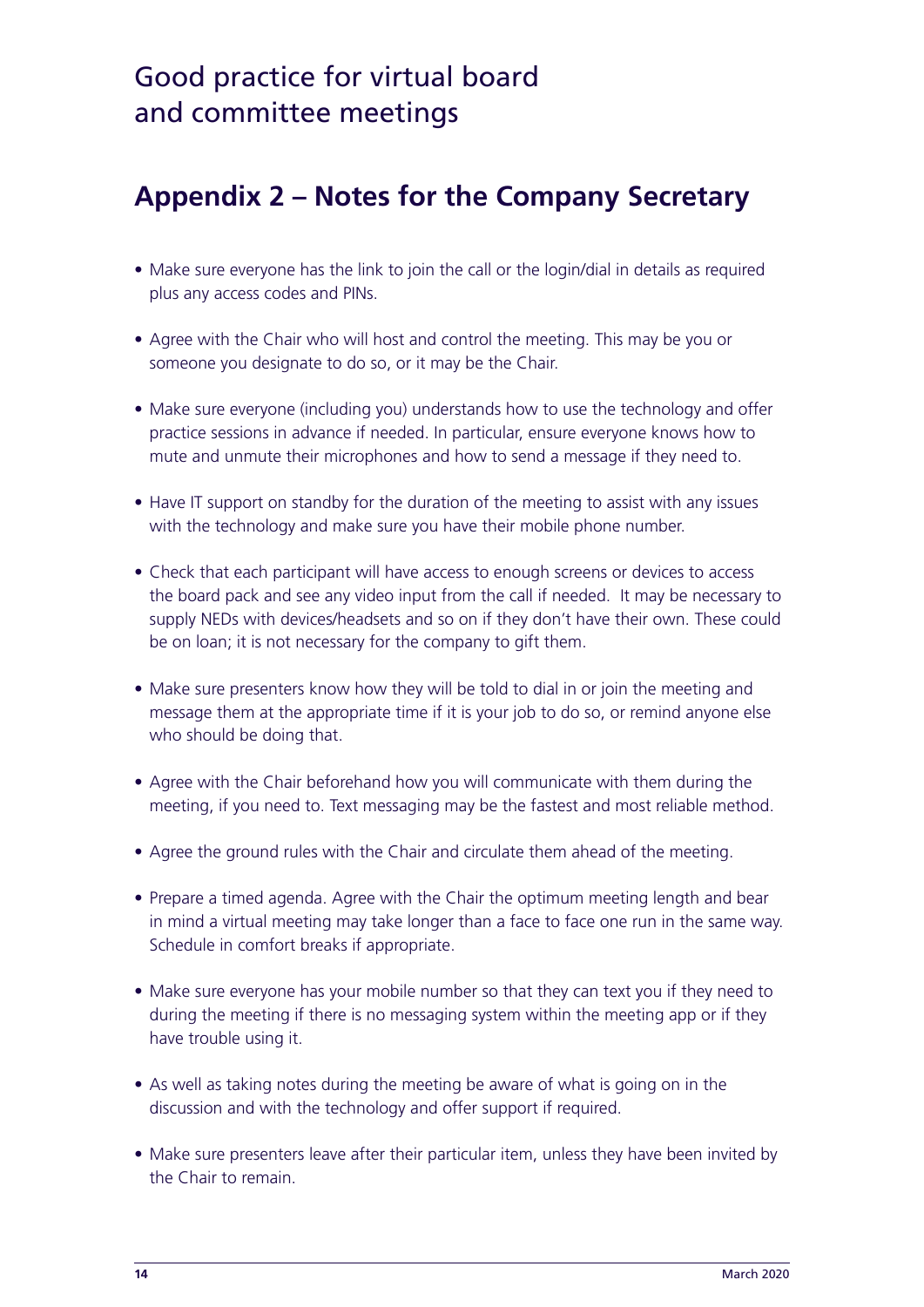### **Appendix 3 – Notes for presenters**

- Make sure you know how to use the technology and how to join the meeting. If you are not clear, ask beforehand.
- Be absolutely clear what the meeting participants need to know, what you want to say, and what you want from the meeting
- Provide any materials (such as slides) which you intend to present at the meeting to the Company Secretary beforehand so that they can be circulated by email or put onto the board portal. This will ensure everyone can see them, even if there is an unexpected glitch with the technology.
- You should have been given an indication of the approximate time when you will be required to join the meeting. You should also have been told how long you are expected to present and allow time for questions. If you haven't been, then ask beforehand.
- You should have been told about how you will know exactly when to join, usually by a call or message when the meeting has reached your item on the agenda.
- Don't join the meeting before you are invited to, meetings rarely run exactly to time.
- Follow any ground rules for the meeting.
- If there is more than one person presenting, agree beforehand who is going to do what so the presentation runs smoothly and seamlessly. Be clear when you are handing over to each other.
- If you are referring to a board paper or slide deck, regularly refer to where you are in the document or deck, so that others can easily follow, mentioning the page/ slide number when you move on. It may be possible for you to share your paper or slides within the app, although the board may prefer to see you and have the slides separately.
- Make sure you only speak for your allotted time slot.
- When you have finished hand back to the Chair, who may invite questions from the board.
- Once your item is finished and if you are not needed for any others you should be asked by the Chair to leave the meeting. If not, then you should indicate that you are about to leave the meeting if you are no longer required. You should ensure you close the app or hang up the call when you leave the meeting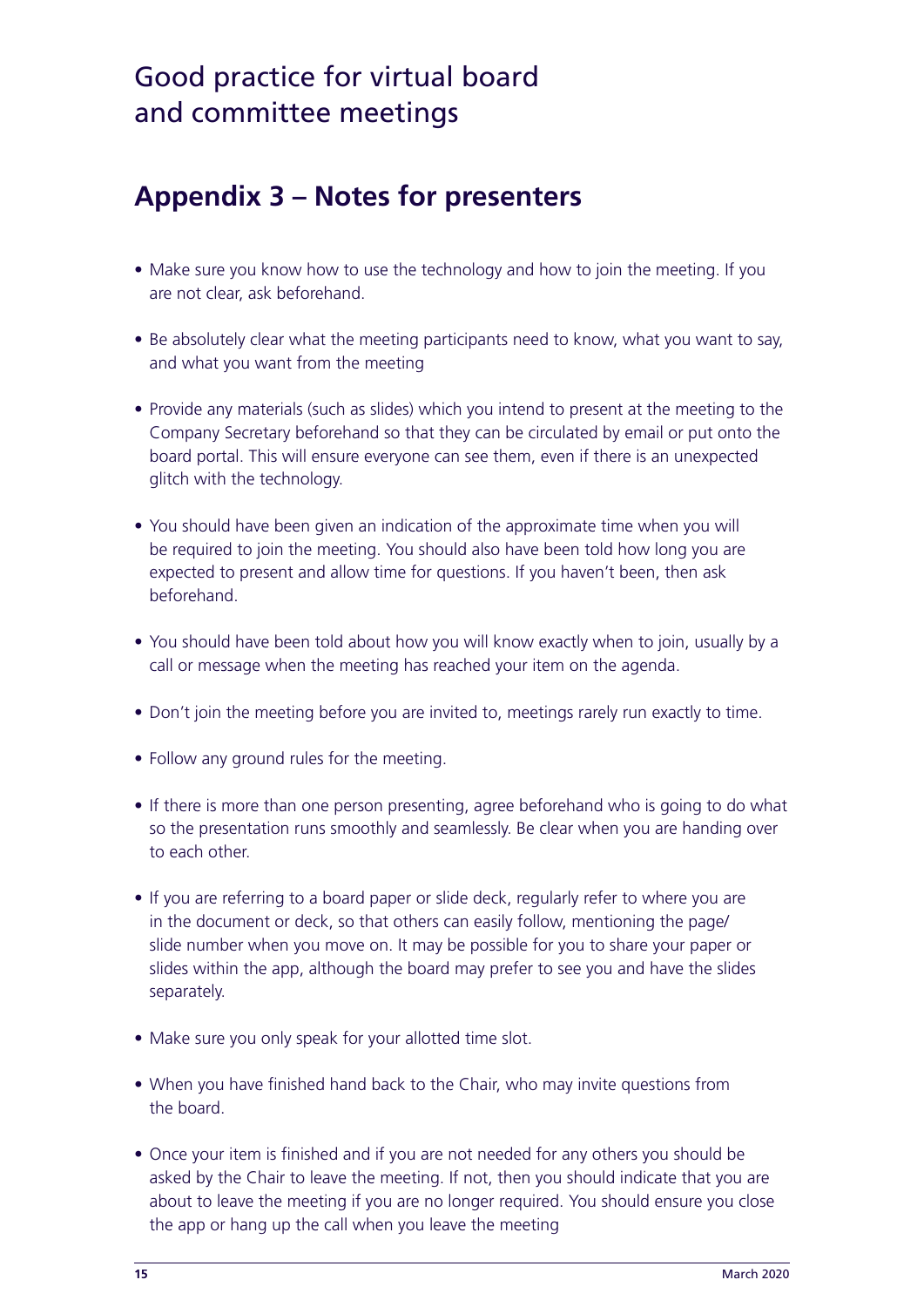### **Appendix 4 – Suggested "ground rules" for participants**

- If you are using a video link remember that everyone will be able to see what you are wearing and make sure it is appropriate. Neutral colours and backgrounds work well.
- Check the view people will get from your camera and remove anything in the way or which might cause a distraction.
- Ensure your location is well lit, natural light is best.
- Make sure your microphone is working but keep it on mute throughout the meeting, except when you wish to make a comment or ask a question.
- Speak clearly and with sufficient volume into the microphone you need to be heard but there should not be a need to raise your voice unduly.
- Look at the camera if you are on a video call. If you can be seen by everyone else all of the time, keep this in mind for the duration of the meeting.
- Remember to mute your microphone again after speaking.
- You may find it easier to concentrate if you use headphones or a headset as these will cut out any background noise in your location.
- Put your mobile phone (and any other devices which are close by) onto silent mode, or switch them off if you don't need them.
- If possible, attend the meeting in a quiet space (such as your home office), away from other family members and pets. It is best to arrange for childcare for the duration of the meeting if children are too young to be left unattended or play quietly for that long and you are attending the meeting from home. Let the other members of your household know that you need to be on the call without interruptions and when you are likely to be finished.
- Be well prepared, assemble all you need in good time, including any papers for the meeting, pens and paper to write on, devices to read the papers on and to join the call, your glasses and any refreshments you may need. Remember that others can hear you on the call and noises of eating and drinking will be off putting. Try to stick to drinks only and go on mute when you consume them. Remember to use the bathroom before the meeting - much better than having to leave the call part way through. Comfort breaks should be offered if the meeting is a long one.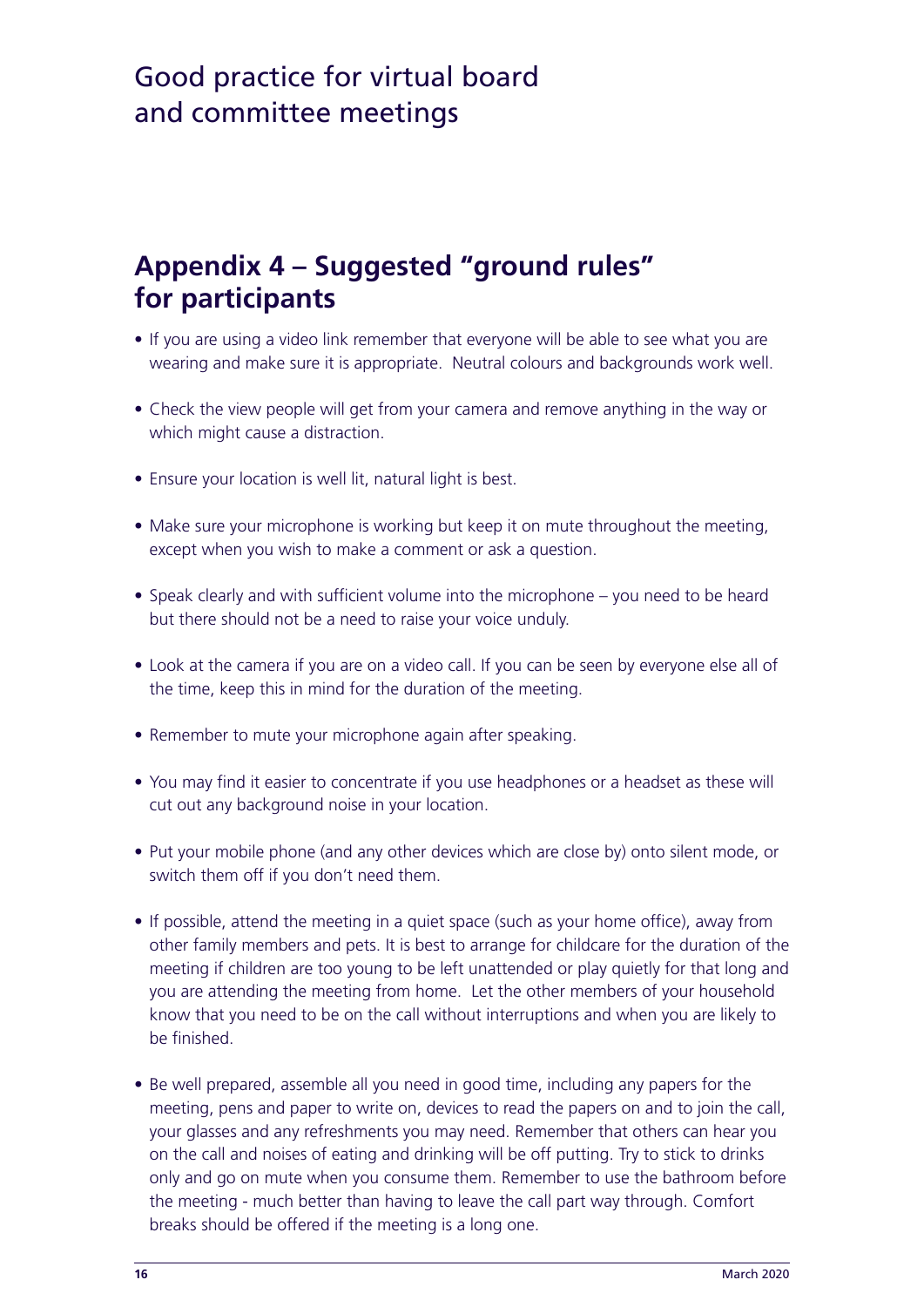- Make sure all the devices you need for the meeting are fully charged or connected to power from the start of the call if there is any doubt that their remaining battery life is enough for the expected duration of the call.
- Join the call in plenty of time, try joining or dialling in at least 10-15 minutes before the start so that if you have any connection issues you have time to resolve them.
- Participating successfully in a virtual meeting can be difficult. Try not to speak across others or interrupt and where possible wait to be invited to speak by the Chair. If you do start to speak at the same time as someone else, pause and offer them the opportunity to go first. The person chairing the meeting should come back to you. If not try again once the other person has finished.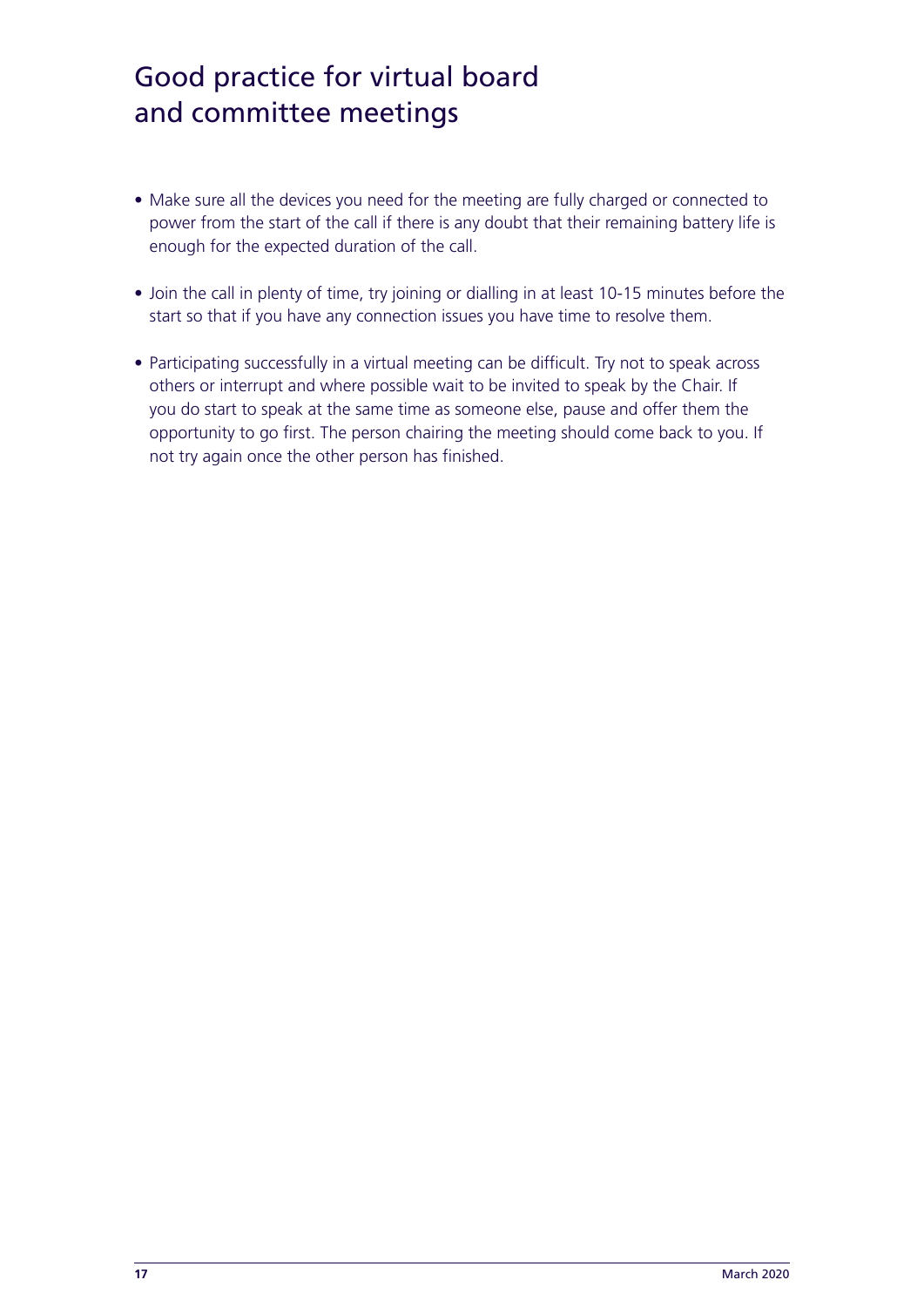### **Appendix 5 – Comparison of virtual meeting providers**

The table below is solely to provide an indication of the services available across a range of virtual meeting applications. It has been prepared using information from the websites of each provider. It does not make any recommendation about which provider to use and others are available – such as Cisco WebEx and Sonexis. Some organisations use BT audio bridge as a backup.

#### **1. Zoom**

Zoom is a web conferencing tool used for enterprise video communications. It is cloud-based and used for video and audio conferencing, as well as webinars.

- You can quickly access Zoom from your laptop, desktop, or mobile phone.
- Zoom has easy-to-use features such as instant messaging, file sharing, whiteboarding, screen sharing, and call recording.
- Zoom has a free version that allows 40 minutes of video calling at a time. For longer length meetings you will need to purchase the next level of Zoom
- Zoom also has additional functionality for hosting webinars.

#### **2. GoToMeeting**

GoToMeeting is a web conferencing app, allowing virtual communication via audio and video calls.

- GoToMeeting is browser based so there is no need to install any software before you begin.
- It integrates with third party tools such as Google Chrome and Google Calendar
- There is whiteboarding, screen sharing and screen recording functionality

#### **3. Skype**

Skype is a video, audio, and text communication app available across multiple platforms. It is free to download and use, for the most part.

- Skype offers screen sharing
- It is possible to set high levels of security for your meeting.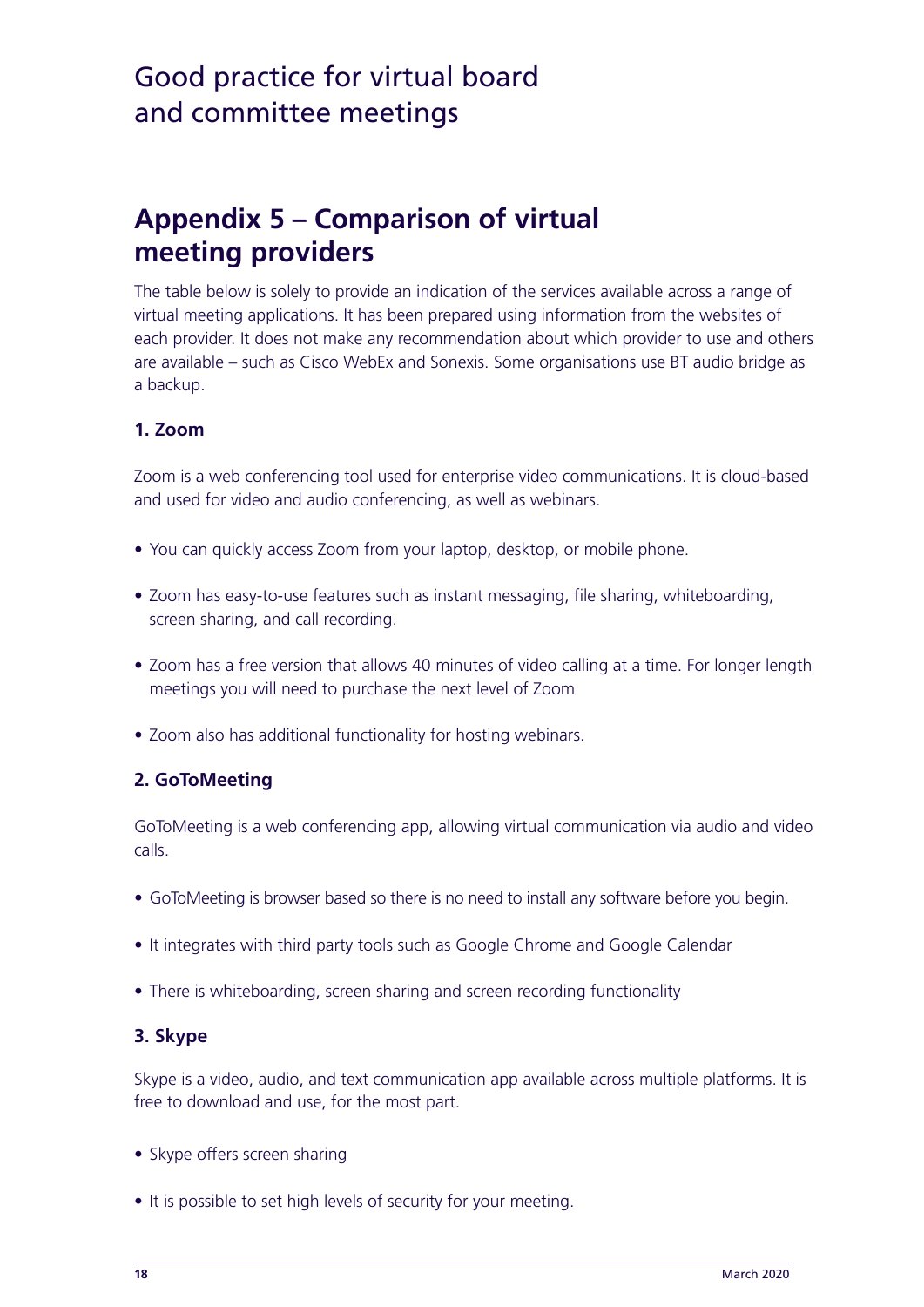• Note: Microsoft has indicated that on 31 July 2021, Skype for Business will be discontinued and organisations are being encouraged by Microsoft to switch to Microsoft Teams well before that date.

#### **4. Microsoft Teams**

Microsoft Teams is a chat-based collaboration tool that provides global, remote, and dispersed teams with the ability to work together and share information via a common space. Teams includes the following features:

- Audio, video, and web conferencing with scheduling assistance, screen sharing, meeting recording, and instant messaging.
- Users can share an entire screen, an app, or a file. Users can give or request control, share documents and slide decks and add a whiteboard.
- Use of a global dial-in number (audio calls)

#### **5. Google Hangouts**

Google Hangouts is a popular tool to hold voice and video conversations from your computer or phone.

- Google hangouts integrates easily with Gmail and other Google products.
- You can sign-up, download, and get started with chat and conferencing for free.
- You can send messages, texts, hold a group chat, or place a video call.
- It is possible to have up to 10 people in a call at the same time or 25 with the GSuite version.